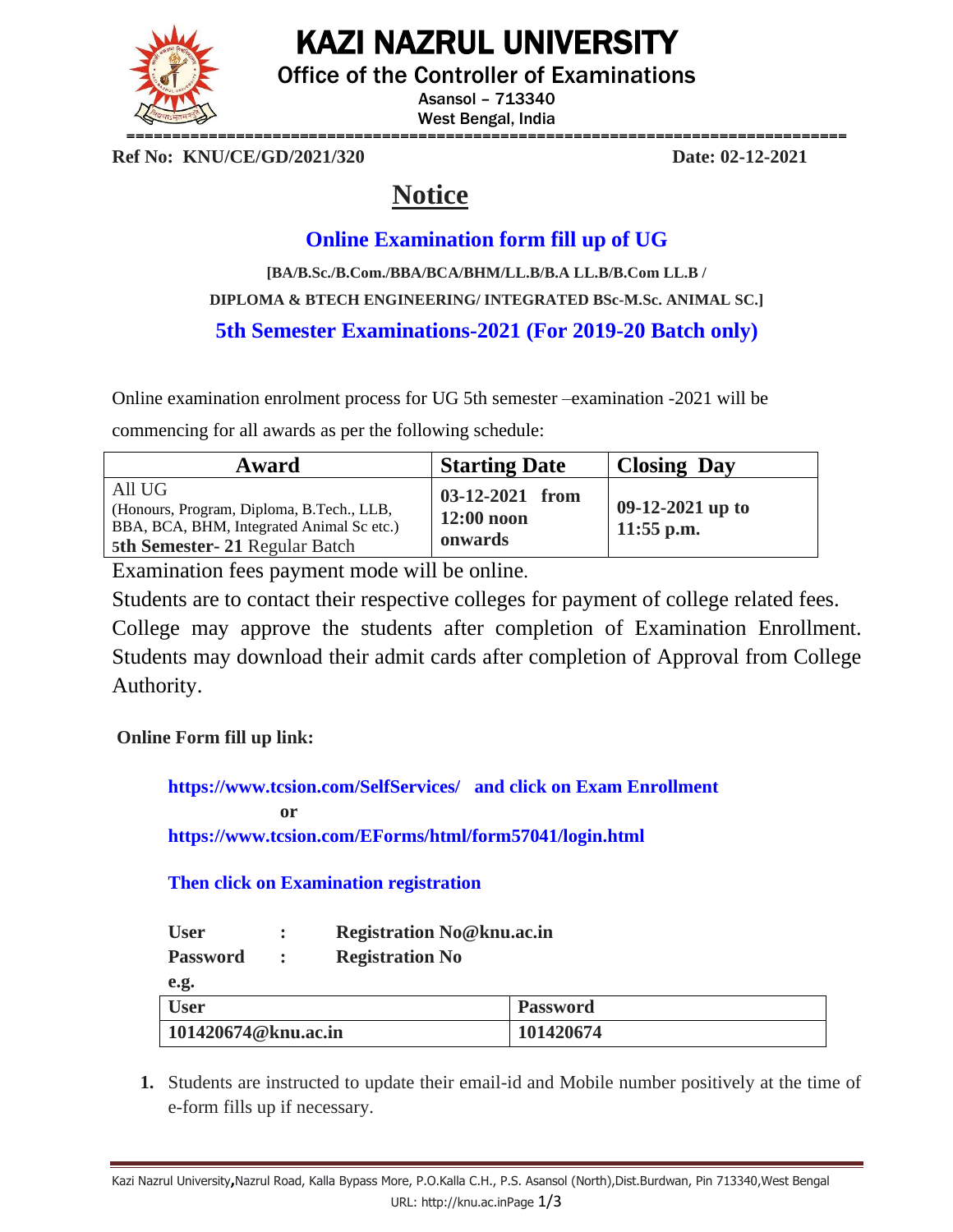KAZI NAZRUL UNIVERSITY



Office of the Controller of Examinations

Asansol – 713340 West Bengal, India

=============================================================================== **2.** Practical examinations scheduled from  $3<sup>rd</sup>/ 4<sup>th</sup>$  week of Dec -2021 tentatively and theory examinations will be commenced from 1st week of January -2021 tentatively.

**Students are informed to contact to concerned Colleges (and department) for details.**

**3.** Any change will be communicated in due time

### **Fees for B.A./B.Sc./B.Com Hons &Program per examinee as approved by the Executive Council of the University**

|   | <b>Examination fees for each Course (Paper)</b>                                                      | $Rs 200/-$ |
|---|------------------------------------------------------------------------------------------------------|------------|
|   | Centre fee including generator charge<br>(Concerned college will transfer to the examination Centre) | $Rs$ 100/- |
| 3 | Practical/Project Fees per course[purely practical]<br>(TO BE KEPT IN COLLEGE)                       | $Rs 50/-$  |
|   | Applicable any other fee.<br>(TO BE KEPT IN COLLEGE)                                                 | $Rs 10/-$  |

#### **Fees for BBA/BCA/BHM etc per examinee as approved by the Executive Council of the University**

|   | <b>Examination fees for each Course (Paper)</b>                           | Rs 400/-   |
|---|---------------------------------------------------------------------------|------------|
|   | Centre fee including generator charge                                     | $Rs$ 100/- |
|   | (Concerned college will transfer to the Examination Centre if applicable) |            |
| 3 | Practical/Project Fees per course[purely practical]                       | $Rs 50/-$  |
|   | (TO BE KEPT IN COLLEGE)                                                   |            |
|   | Form Processing Fees                                                      | $Rs$ 10/-  |
|   | (TO BE KEPT IN COLLEGE)                                                   |            |

### **Fees for LLB 3 Yr and 5 Yr per examinee as approved by the Executive Council of the University**

| <b>Examination fees for each Course (Paper)</b>                           | $Rs 500/-$ |
|---------------------------------------------------------------------------|------------|
| Centre fee including generator charge                                     | Rs 150/-   |
| (Concerned college will transfer to the Examination Centre if applicable) |            |
| Practical/Project Fees per course[purely practical]                       | $Rs 50/-$  |
| (TO BE KEPT IN COLLEGE)                                                   |            |
| Form Processing Fees                                                      | $Rs$ 10/-  |
| (TO BE KEPT IN COLLEGE)                                                   |            |

As per the decision taken in the meeting with Principals of all affiliated UG Colleges, teacher's representative, students representative held on **05-12-2019** implementation of above mentioned fees collection has been postponed.